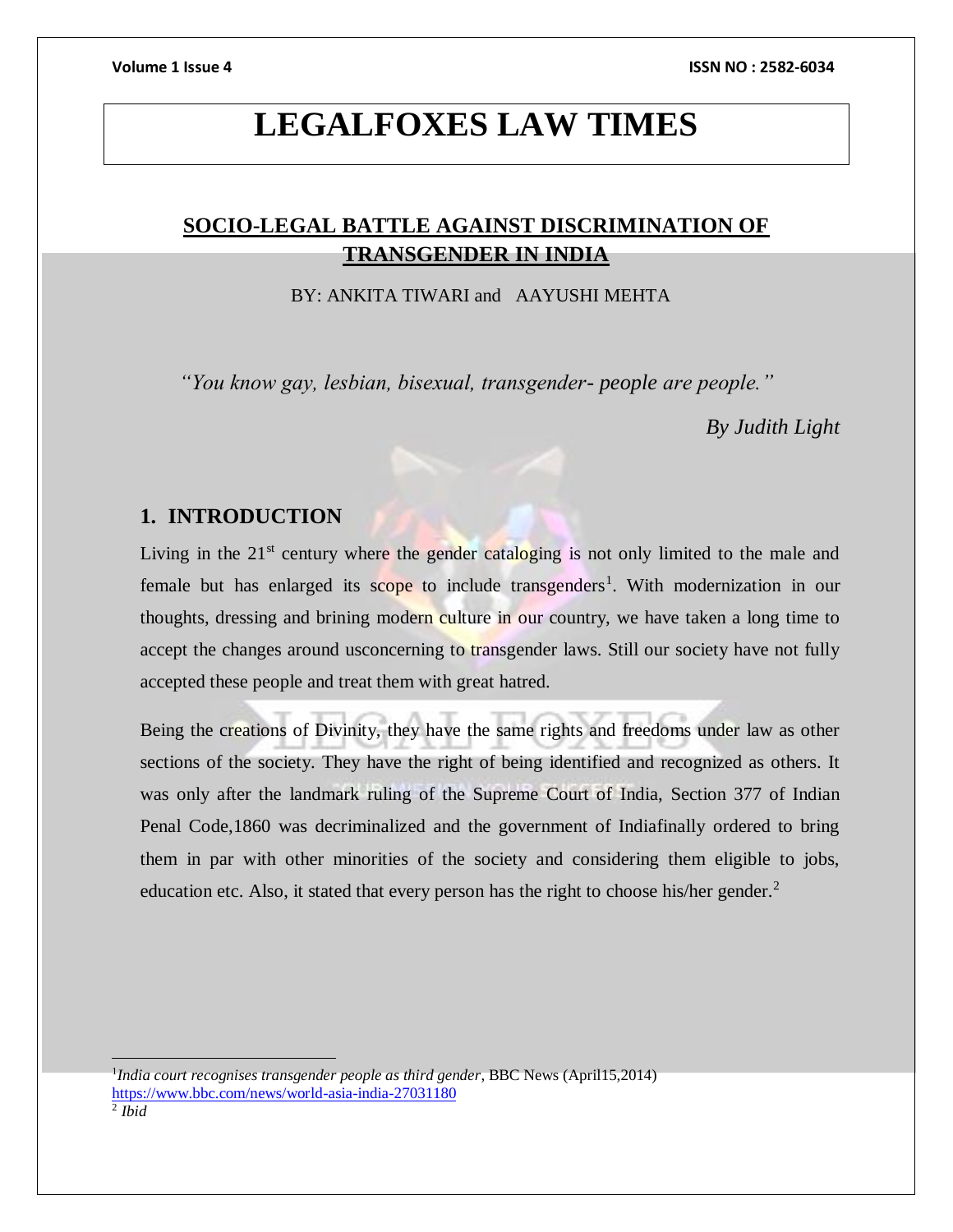But still these people are facing several social and economic problems as people are not able to accept them in the society. They are been forced to live in poverty, beg and dance for earning a living and also perform illegal activities like prostitution to earn their bread<sup>3</sup>.

But apart from this, there have been transgenders who have touched statures: as Jyoti Mondal become India's first Transgender Lok Adalat Judge<sup>4</sup>, Swati Bidhan Baruah in 2018 had become the first transgender judge in Assam and third in the country<sup>5</sup>. Whereas Prithika Yashini became the first transgender police office in Tamil Nadu<sup>6</sup>. There are many other fields where the transgenders have also excelled but these facts are not bought into knowledge of general public by the media. These are not much emphasized or highlighted fields by the media spokespersons. As they also are part of our population educating them and giving them jobs would also help to reduce the illiteracy rate in our country.

#### **2. LEGAL REFORMS**

In India, the earliest law discriminating on the basis of gender identity was enacted during the British Era. The Law was known as the Criminal Tribes Act of 1873 and was enacted with an intent to penalize certain communities who were more inclined in *Flagrante Delicto*. An amendment to this Act was made in 1897 to take in transgender persons. Later in 1949 this Act was repealed yet there was no claim to recognize the rights of the transgender community.

#### OUR MISSION YOUR SUCCESS'

The battle for transgender rights began in 2001 when a PIL was filed by Naz Foundation challenging the Constitutional validity of Section 377 of IPC. The transgender community was however, not in the frontline of this litigation. The judgment in *Naz Foundation v. Govt.* 

 $\overline{a}$ 

<sup>5</sup> Prasanta Mazumdar, *Assam gets its first transgender judge, third in country*,THE INDIAN EXPRESS (July 13,2018 04:48 PM[\) https://www.newindianexpress.com/nation/2018/jul/13/assam-gets-its-first-transgender-judge](https://www.newindianexpress.com/nation/2018/jul/13/assam-gets-its-first-transgender-judge-third-in-country-1842803.html)[third-in-country-1842803.html](https://www.newindianexpress.com/nation/2018/jul/13/assam-gets-its-first-transgender-judge-third-in-country-1842803.html)

<sup>3</sup> *Ibid*

<sup>4</sup>Swapna Majumdar, *Meet the First Transgender Judge in India*, Development News (Last Visited July, 2020) <https://www.developmentnews.in/meet-first-transgender-judge-india/>

<sup>6</sup> *India first transgender police officer appointed in Tamil Nadu*, INDIA TODAY ( April 05,2020 17:09) [https://www.indiatoday.in/education-today/gk-current-affairs/story/first-transgender-police-officer-of-india-969654-](https://www.indiatoday.in/education-today/gk-current-affairs/story/first-transgender-police-officer-of-india-969654-2017-04-05) [2017-04-05](https://www.indiatoday.in/education-today/gk-current-affairs/story/first-transgender-police-officer-of-india-969654-2017-04-05)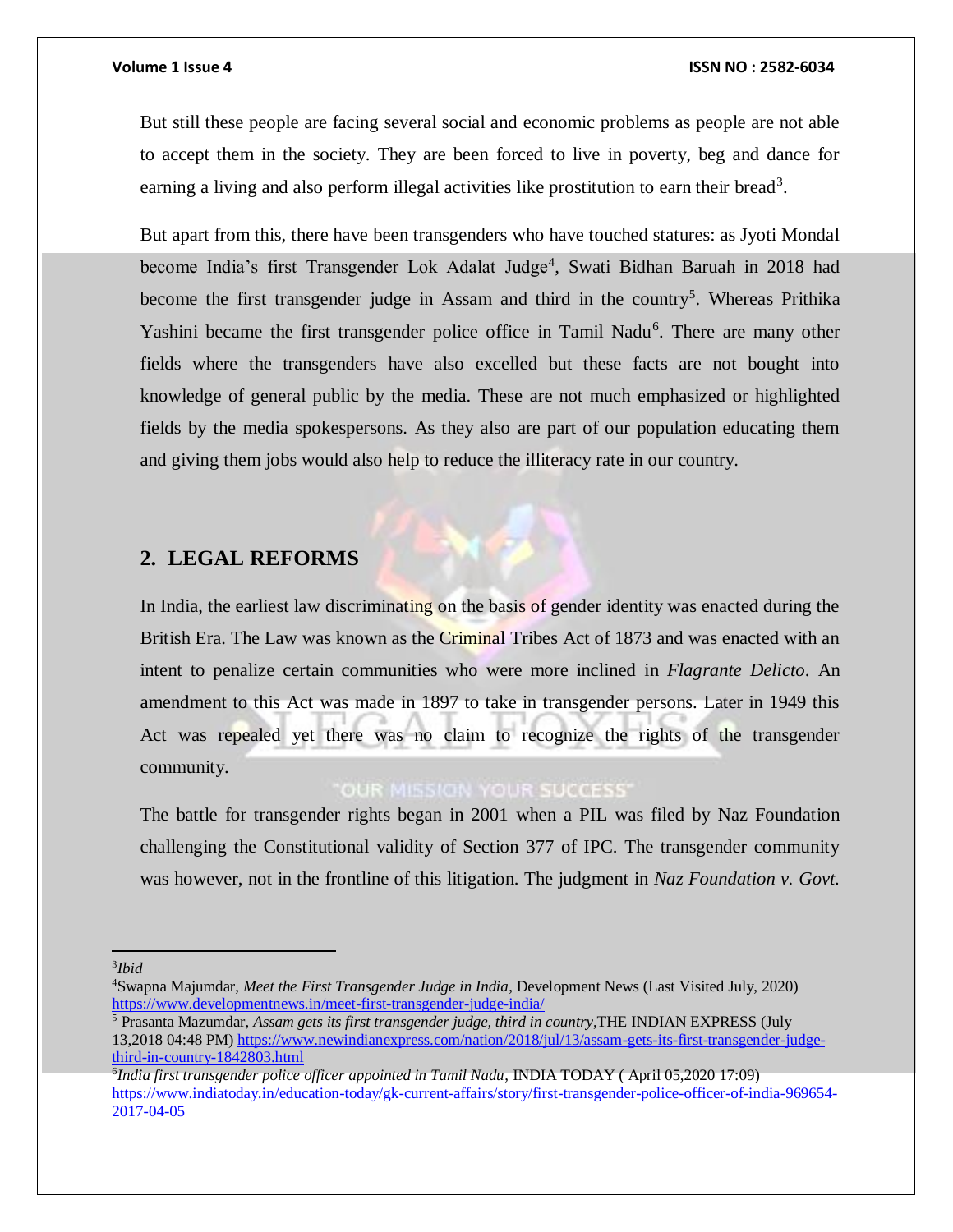#### **Volume 1 Issue 4 ISSN NO : 2582-6034**

of NCT of New Delhi and Others<sup>7</sup> read down Section 377 and held it to be unconstitutional. This judgment was a ray of light for the recognition of LGBT Rights in the country but was overturned by the Apex Court in *Suresh Koushal v. Union of India*<sup>8</sup> holding that it is the duty of Parliament to decide on decriminalization of homosexuality. By this time the battle had raged, despite the Apex Court's verdict the societal recognition of the rights of LGBT community was aggregating. The transgender community were now active participant in the movement for recognition of LGBT rights.

A stepping stone towards the recognition of trans community was paved by the Supreme Court in the case of *National Legal Services Authority v. Union of India (NALSA)<sup>9</sup> ,*where the court held that the transgender people have the right to self-identify their gender as male, female or transgender even without taking medical support and also the right to express the gender identity chosen by them. The Supreme Court in this case went up to holding that right to one's gender identity and sexual orientation is an integral part of right to life, dignity and independence. It was for the foremost time that court recognized the violence and discrimination trans-community had faced and pronounced indisputable entitlement to constitutional rights. $10$ 

Going by the judgement NALSA, in 2016 new petitions were filed under Article 32 before the Apex Court urging the Court to re-consider the constitutional validity of Section 377. Meanwhile the petitions were pending, the Apex Court in *Puttuswamy v. Union of India*<sup>11</sup>, held that there is a constitutional right to privacy inherent in the right to life, equality and fundamental freedoms. Additionally, the Court also held that the right to privacy includes the right to have intimate relations of one's choice and includes the right to sexual orientation and gender identity. On this note, more petitions were filed on the validity of Section 377 making it difficult for Section 377 to survive. Ultimately, on  $6<sup>th</sup>$  September, 2018 the Apex Court unanimously held in the case of *Navtej Singh Johar & Ors, v. Union of India thr Secretary Minister of Law and Justice*<sup>12</sup> that Section 377 is unconstitutional to the extent it

 $\overline{a}$ 

 $11$  (2017) 10 S.C.C. 1.

 $(2009)$  111 DRJ 1.

<sup>8</sup> (2014) 1 S.C.C. 1.

 $9$  (2014) 5 S.C.C. 438.

<sup>&</sup>lt;sup>10</sup>JAYNA KOTHARI, HOW LIBERAL IS INDIA? 189 (Ronald Meinardus Ed. 2019).

<sup>12</sup> WP (Civil) No. 400 of 2012.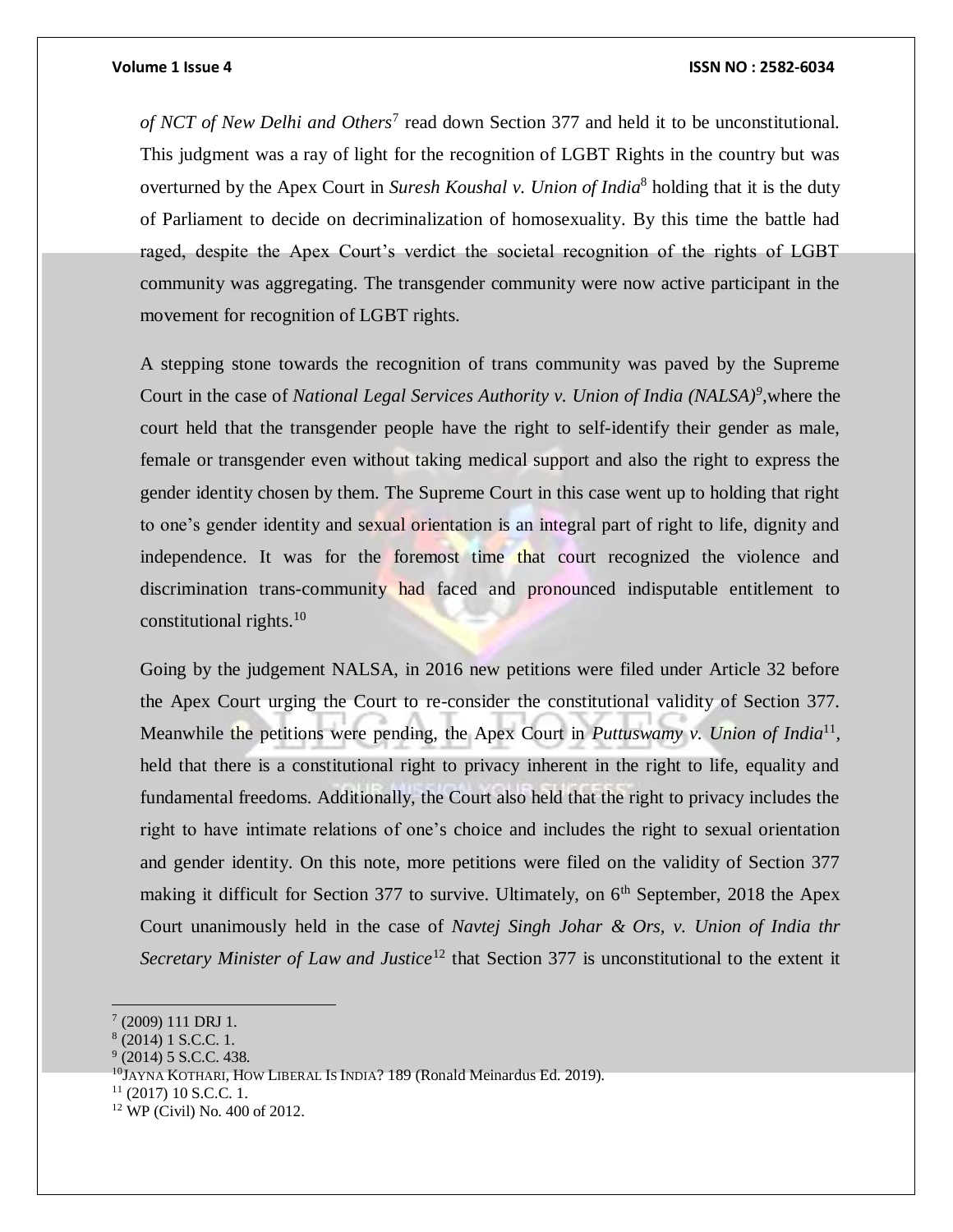criminalizes consensual sexual relationships of any kind between adults. The Apex Court's far- flung contribution was on right against discrimination on the basis of sex which is guaranteed under Article 15 of the Constitution of India. The Court stated that 'sex' under Article 15 includes discrimination on the ground of gender identity and sexual orientation thereby bringing discrimination on the ground of sexual orientation or sex stereotypes under the ambit of Article 15. J. Chandrachud affirmed that Section 377 was disparaging the identities of LGBTs and that they are qualified for all constitutional rights including the freedoms secured by the Constitution of India. This included the freedom to accomplice and discover satisfaction in sexual affection with a person of their choice and the right not to be exposed to biased conduct.

#### **3. CHALLENGES- INCOMPETENT LAWS**

On the way ahead in this path, a number of Bills were introduced in the House of Parliament but fell short of becoming the law. Finally, in 2019, The Transgender Persons (Protection of Rights) Act<sup>13</sup> was passed. This Act, however, falls short of its objective to protect the rights of the transgender persons and to welfare of the trans community. The Act was passed in a haste and the Parliament failed to consider the concerns raised by the trans community. The NALSA judgment provided for self-identification of trans person on the contrary also propounded that for the trans persons to exercise their identity rights have to be registered with the Board and the Board will determine whether the concerned persons are real trans persons or not. On the contrary, no tests have been laid for the Board to determine their gender. Furthermore, it can also be implied from the bare reading of the Act that in case of non-registration, the trans person will have no rights.

The severe flaw in the new law is the procedure for legal gender identity- which requires an individual to obtain a 'transgender certificate' from the District Magistrate. Only after this the certificate holder can apply for 'change in gender certificate' for which he has to produce proof of surgery to the District Magistrate. This is contrary to the judgement in NALSA wherein the court held that trans-people deserve recognition on their own footings without any snooping or hurdle. The right to recognition is the fundamental law falling under the

 $\overline{a}$ 

<sup>13</sup> Act No. 40 of 2019.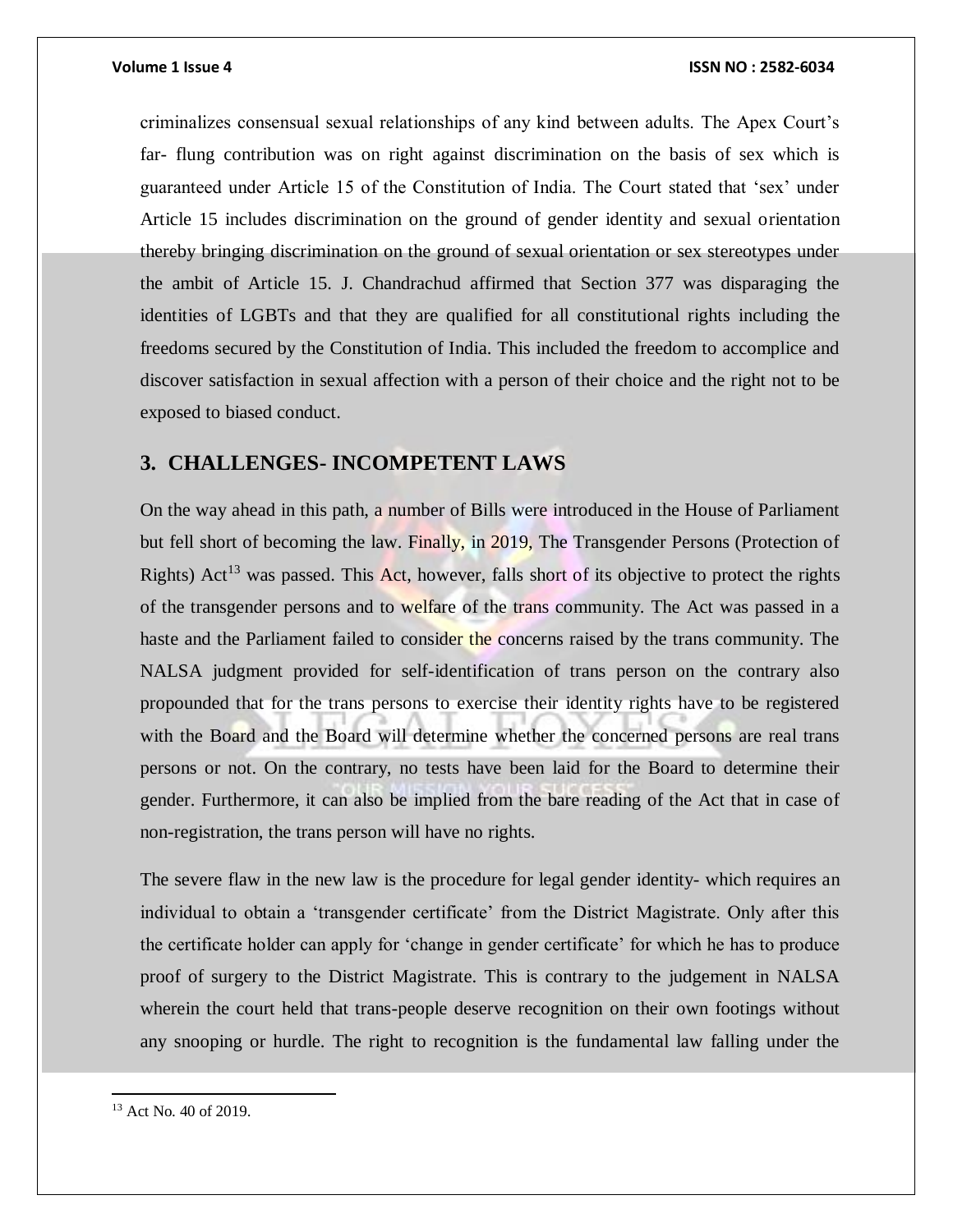#### **Volume 1 Issue 4 ISSN NO : 2582-6034**

right to dignity and worth of each person under Article 21 of the Constitution. While granting the right to recognition other fundamental rights such as right to privacy, to freedom of expression and right to equality cannot be neglected. This law is a clear case of violation of golden triangle of the Indian Constitution. By not separating the medical and legal processes, this law is also violating the International standards set for legal gender recognition. The manner for recognition before the law and control over one's own body should not be melded with medical interventions however, giving medical support to an individual for personal identity or transition process should be kept out of this.

Other reasons which make the Law incompetent is that although it has brought intersex under the ambit of transgender but raises ambiguity when it comes to the its definition as 'persons with intersex variations' are defined under Clause (i) of the Section 2 and has also been included in the definition of transgender under clause (k) of Section 2. Moreover, the NALSA judgment directed trans-community members to be treated as Socially and Economically Backward Class under the National Commission for Backward Classes Act, 1993 however, there is no clarity on this point in the Act concerned. Moreover, the Act is also silent on right to enter into sexual relationship with person of their choice. As a result, it can be said that it is a vague law as it grants certain rights by taking away the most elementary rights of survival.

## LEGAL FOXE:

### **4. SOCIAL CHALLENGES FOR TRANSGENDER AND ITS IMPACT ON THEIR LEGAL AND SOCIAL STATUS**

Barriers still exist in the path of the third category persons; to be still accepted by the society. Changing the thoughts of people takes time. But this non-acceptance by the people have created barriers for them both socially and legally.

One of the major social challenge faced by the transgenders is "Acceptance". Social challenges exist because of the difference in the opinion of every person. These social barriers occur in form of poverty, denying of health facilities and even violence. Apart from the social challenges tackled by the transgender of the commodity, there also exist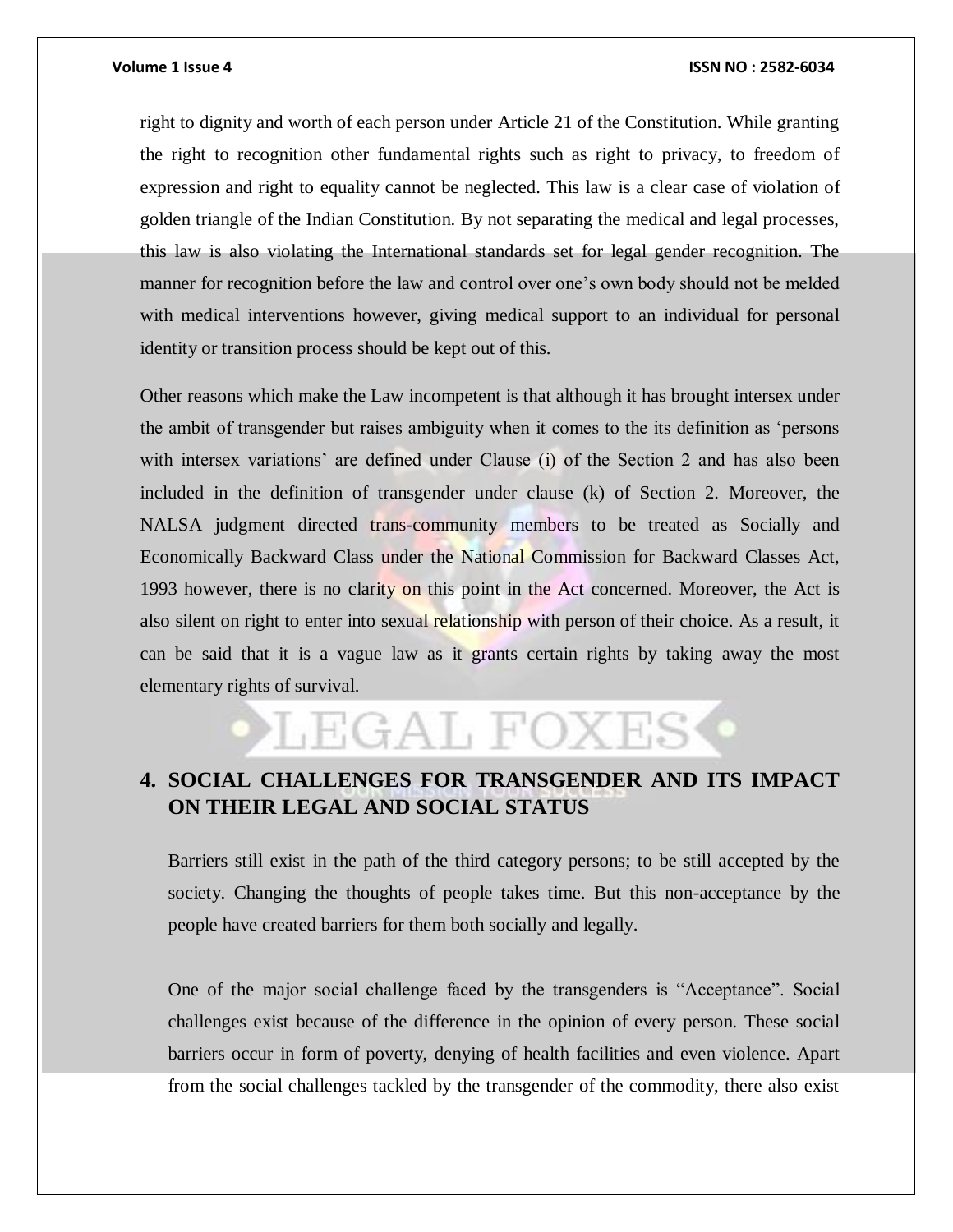some legal barriers which exist in form of challenge for them. As there are some basic rights which are entitled to every citizen irrespective of any discrimination based on caste, gender, color etc. These challenges have created its impact on their social and legal status. Some of these are stated below<sup>14</sup>:

#### **4.1.Accessing Hospital Facilities**

Availing health services by these people have become a challenge because of the discrimination of being a third gender. Not only the transgenders face a problem in availing health services, it's the doctors who on points have no idea of ways to cure their problems. They are majorly seen having diseases such as HIV, rectal gonorrhea etc. Therefore, it is a matter of anxiety for all the Health Care Departments to gain knowledge in these fields as they also form an important sector of our societies.

#### **4.2.Harassment and Violence**

Some people also have to face harassment both physical and mental harassment just because of being a transgender. Apart from this they also face assaults and other physical attacks.

#### **4.3.Poverty**

Lack of acceptance in the society have worsened the living situations of the transgenders. They are being forced to live in poverty apart from the hidden talents prevailing in them. They are been forced to beg, dance and even perform illegal activities like prostitution in order to survive. Being a serious concern of the hour, they need to be protected and promoted so that they are not compelled to live in such scenario.

#### **4.4.Identity Documents**

l

Identity Documents are obligatory for every citizen. These documents enable us in forming our basic HumanRights conferred under the Constitution of India like the

<sup>14</sup>The Challenges faced by Transgenders in India (Last Visited June 13, 2020) [https://medium.com/one-future/the](https://medium.com/one-future/the-challenges-faced-by-transpersons-in-india-fa46575ca14d)[challenges-faced-by-transpersons-in-india-fa46575ca14d](https://medium.com/one-future/the-challenges-faced-by-transpersons-in-india-fa46575ca14d)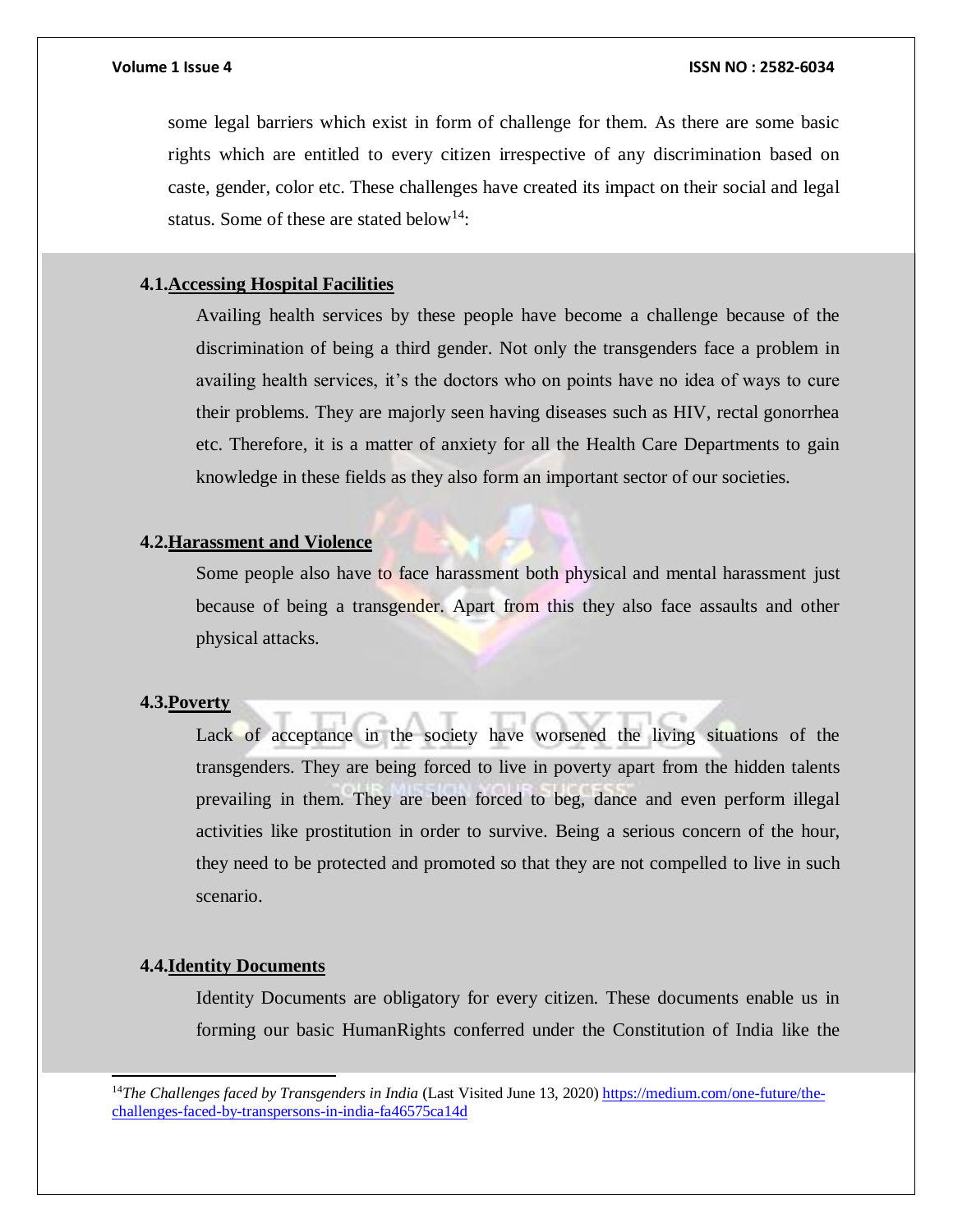Right to Vote, Right to Education, Health and Public Services etc. But these people often face the challenge of obtaining an identity certificate and get recognition.

#### **4.5.Hiring Biases**

Accepting the transgender at work place is often seen as a challenge for all. Apart from this there exist some basic challenges they face after being hired at the workplace i.e. they face harassment at their workplace, even the wages or salaries paid to these people are seen to be less as compared to others working in the same sector at the same position. Also, the increment benefits and work-environment for them seems to be bit different as acceptance by the society seems to lack.

#### **4.6.Schooling**

Right of Education is one guaranteed to every citizen irrespective of any caste, religion, gender and color is provided under our Constitution. Thereby nonacceptance by some sectors of the society have led to deteriorating of the guaranteed right to the citizens and creating a vulnerable state for the transgenders and compelling them to beg and dance to earn a bread.

## LEGAL FOXES

#### **4.7.Marriage & Inheritance**

Legal challenges are also faced in case of marriage and inheritance of properties by the third gender. Though it had being decriminalized, there exist no legality of their marriage in law. Also, certain glitches have being faced in inheritance of the property. There situation is totally vulnerable and need to be worked upon to give equal recognition to them in all spheres.

#### **5. CONCLUSION**